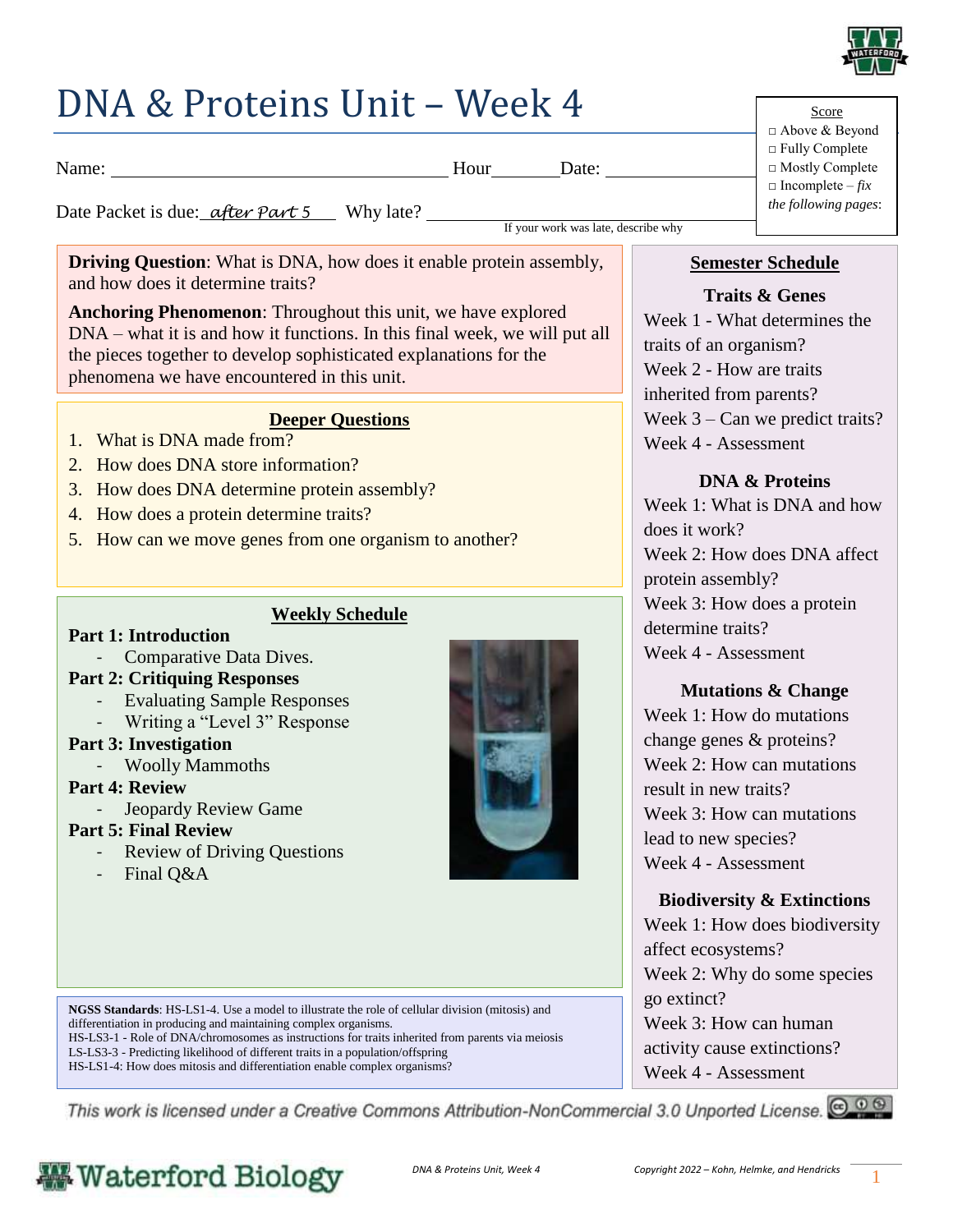

# Part 1: Introduction – Comparative Data Dives

**Directions**: The following address phenomena we encountered throughout this unit. Construct explanations for each phenomenon and driving questions using the provided terms.

**DNA Testing**: DNA tests are widely available today. By submitting a saliva sample, you can affordably receive an analysis of your DNA. A DNA test primarily determines the sequence of bases (A, C, G, and T) in an individual's genome. **How does the order of bases in DNA determine traits in an individual?** In your response, use and underline the following terms: *codon, amino acids, protein,* and *trait*. *(Image source[: Wikimedia\)](https://upload.wikimedia.org/wikipedia/commons/f/fd/Sanger-DNA-seq.png)*

- CACACCTCCCCCTGAACCTG
- CCTCCCACACCTCCCCCTGAACCTGA  $E_1 +$
- COTOCOACACCTOCOCCTGAACCTGAA TOCCACACCTOCCCCTGAACCTGAAA 51
- CCTCCCACACCTCCCCCTGAACCTGAAAC  $E_1 +$
- ACACCTOCCCCTGAACCTGAAACA 51
- ACACCTCCCCCTGAACCTGAAACAT
- $5.1$ 'ACACCTCCCCCTGAACCTGAAACATA
- CCTCCCACACCTCCCCCTGAACCTGAAACATAA CCTCCCACACCTCCCCCTGAACCTGAAACATAAA

*Score this response (1,2,3) - Complete: Accurate: Precise: Overall:* 



**Extracted DNA**: With some salt, soap, and rubbing alcohol, anyone can extract DNA from a sample of cells. Extracted DNA resembles a gooey clump of tiny threads. **What is in DNA? What is the purpose of each component in DNA?** In your response, use and underline the following terms: *nucleotide, phosphate, sugar,* and *base*. *(Image source[: Wikimedia\)](https://commons.wikimedia.org/wiki/File:DNA_Extraction.jpg)*

*Score this response (1,2,3) - Complete: Accurate: Precise: Overall:* 

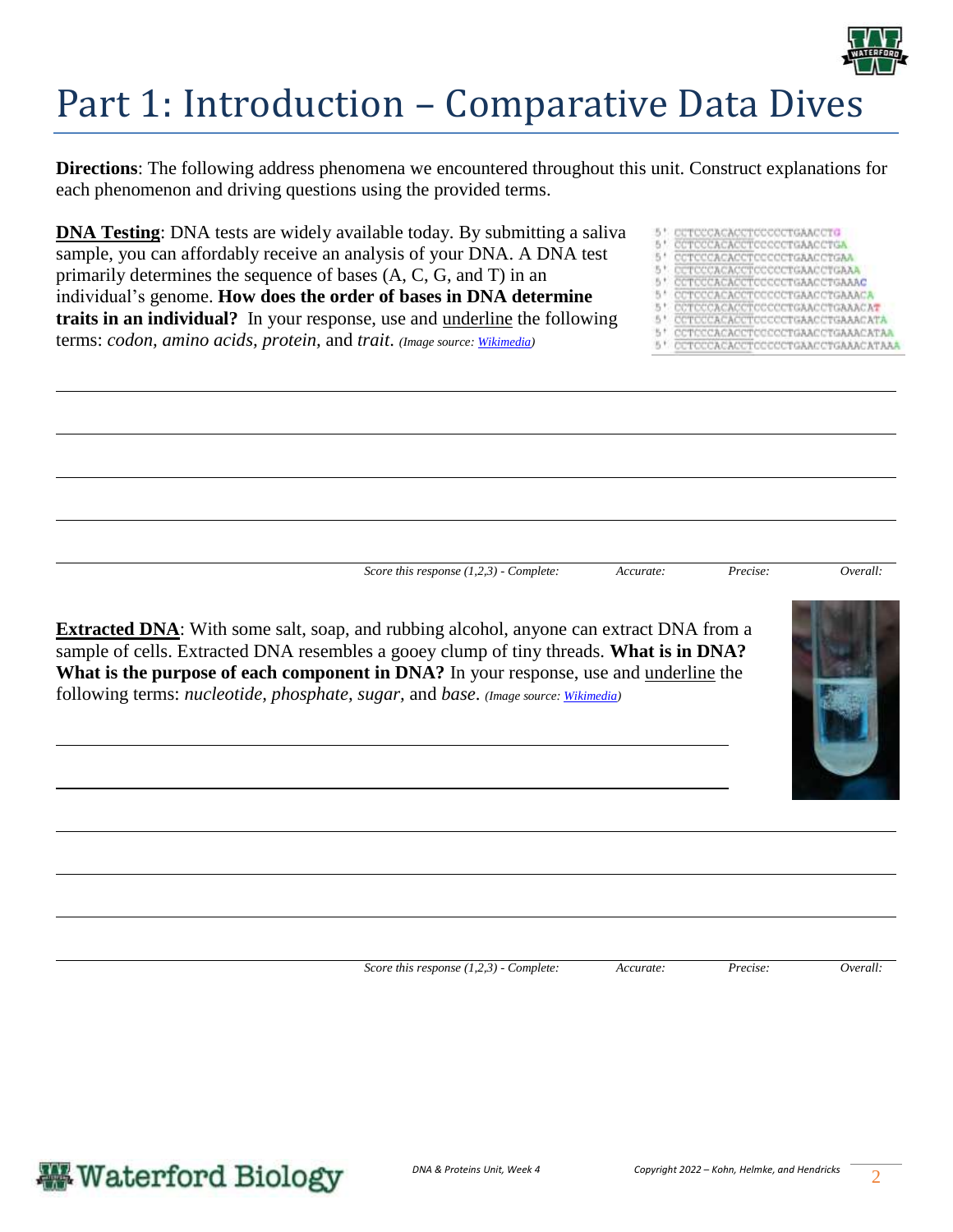

**Sickle Cell Anemia**: Sickle cell anemia is a genetic disease caused when a single base in the gene for the hemoglobin protein is changed. This results in malformed hemoglobin proteins that alter the shape of red blood

cells. This causes painful blood clots and reduced oxygen content in the blood. **How could changing one base in a gene change the entire protein and harm the body?** In your response, use and underline the following terms: *protein shape, protein function,* and *amino acid properties*. *(Image source[: Wikimedia\)](https://commons.wikimedia.org/wiki/File:Sickle_Cell_Anemia.png)*



*Score this response (1,2,3) - Complete: Accurate: Precise: Overall:* 

**Genetic Modification**: Scientists have created a wide variety of genetically modified organisms. Examples include goats that produce spider silk proteins, corn that produces its own pesticide, and bacteria that produce human insulin. **How can a gene from one organism become expressed by the cells of another organism?** In your response, use & underline the following terms: *transcription, mRNA, translation, ribosome* and *tRNA. (Image source[: Flickr\)](https://live.staticflickr.com/881/26253929847_c233a0f973_b.jpg)*



**Genetic Modification, Part 2**: **How can scientists move a gene from the cells of one organism to another**? In your response, use and underline the following terms: *restriction enzyme; restriction site;* and *sticky ends.*

*Score this response (1,2,3) - Complete: Accurate: Precise: Overall:*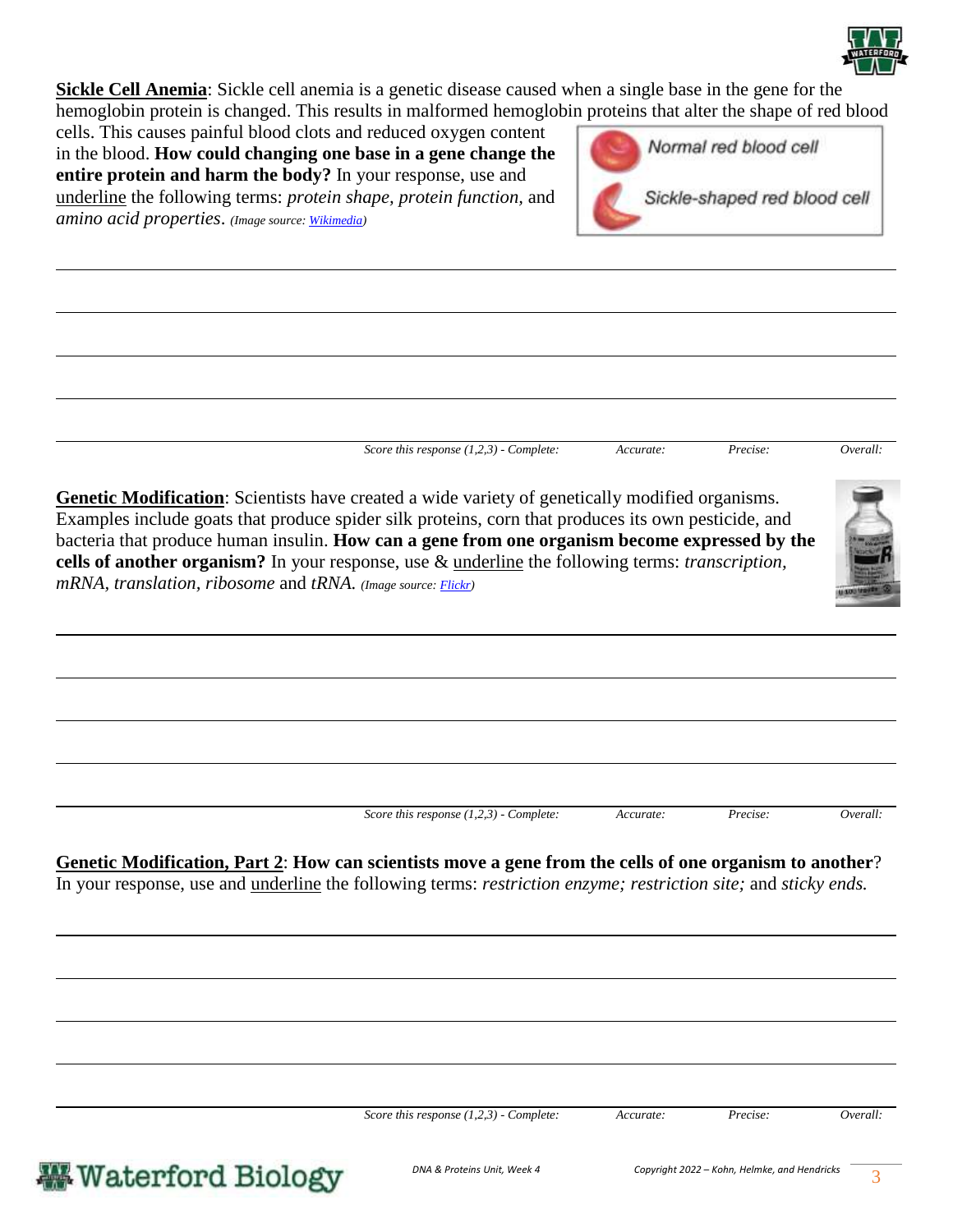

# Part 2: Critiquing Responses

**Directions**: Rate each of the following responses and provide a brief written justification for why you think they earned a 1 (*still learning*), 2 (*acceptable*), or 3 (*sophisticated*). If possible, repeat this on the previous page.

#### **Q: How does DNA determine the observable traits of living organisms?**

**Daryll**: DNA has genes in it. The cell creates the trait by forming chromosomes in the cell, splitting with helicase, and then dividing.

- *3 2 1 Complete: Do they fully address the entire question while addressing DNA, proteins, and/or traits?*
- *3 2 1 Accurate: Is every aspect of the written response factually correct?*
- *3 2 1 Precise: Are they effectively using terms from the course in a clear and specific manner?*

Overall Score: /3 Comments:

**Avery**: DNA has an order for its bases. This provides the instructions for a protein and the order in which the amino acids are assembled.

*3 2 1 Complete: Do they fully address the entire question while addressing DNA, proteins, and/or traits?* 

*3 2 1 Accurate: Is every aspect of the written response factually correct?*

*3 2 1 Precise: Are they effectively using terms from the course in a clear and specific manner?* 

Overall Score: /3 Comments:

**Lucia**: DNA stores information. It has sugars and bases. The order of sugars and bases determines the traits.

*3 2 1 Complete: Do they fully address the entire question while addressing DNA, proteins, and/or traits?* 

*3 2 1 Accurate: Is every aspect of the written response factually correct?*

*3 2 1 Precise: Are they effectively using terms from the course in a clear and specific manner?* 

Overall Score: /3 Comments:

**Oscar**: DNA is made from phosphate, sugar, and base molecules. Phosphate and sugar provide structure; base molecules (A, C, G, T) store information. The order of codons (3 bases) in DNA determines the order of amino acids in a protein, which determines the shape and function of the protein, which determines the trait.

*3 2 1 Complete: Do they fully address the entire question while addressing DNA, proteins, and/or traits?* 

- *3 2 1 Accurate: Is every aspect of the written response factually correct?*
- *3 2 1 Precise: Are they effectively using terms from the course in a clear and specific manner?*

Overall Score: /3 Comments:

# **Waterford Biology**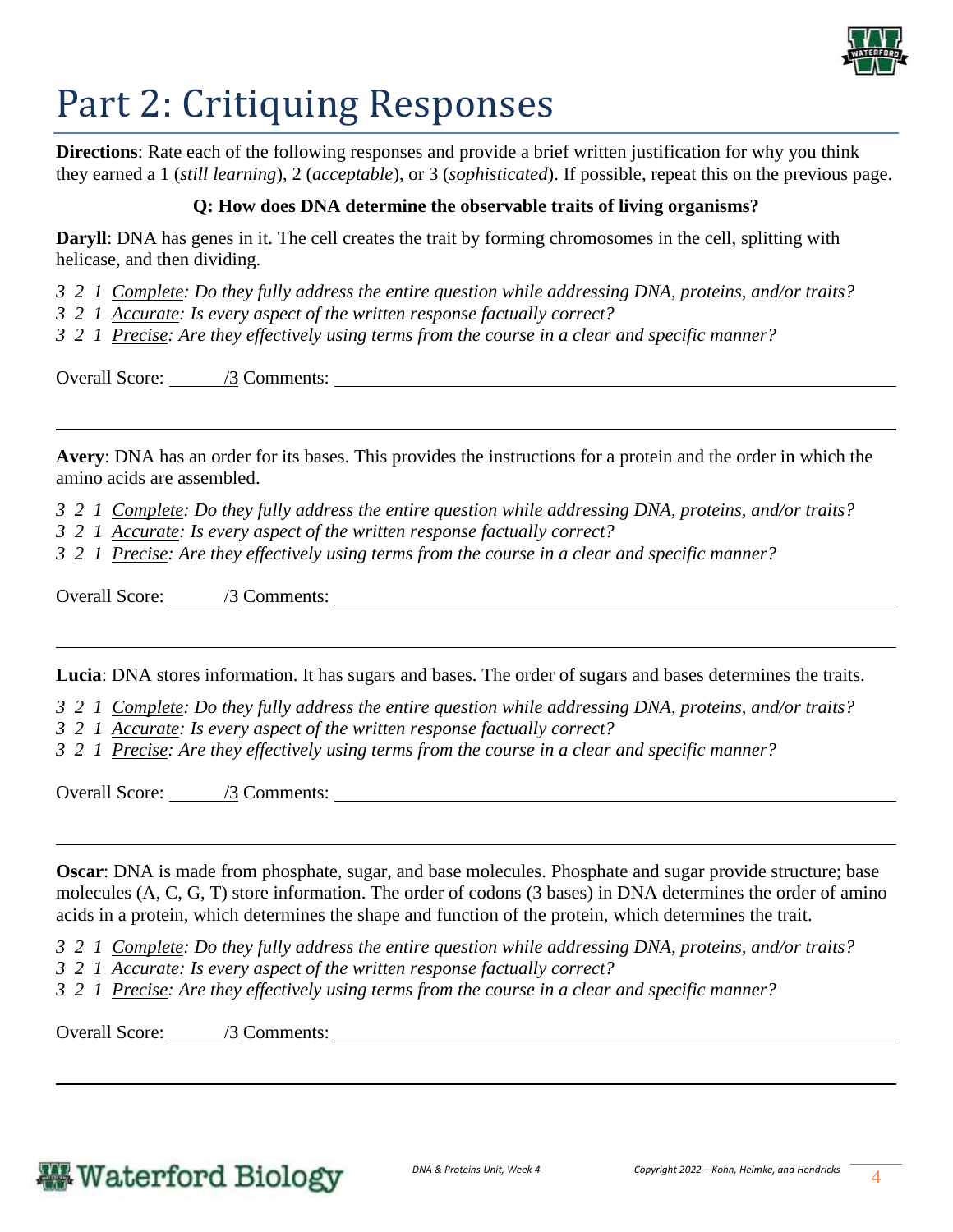

# Part 3 Investigation: Woolly Mammoths

**Directions**: In this investigation, you will be using your understanding of DNA to explain how scientists might resurrect the wooly mammoth from extinction. Read the article excerpt below. Then work in small groups to answer the accompanying questions.

### *Scientists Say They Could Bring Back Woolly Mammoths. But Maybe They Shouldn't By Scott Neuman. September 15, 2021*

*Using recovered DNA to "genetically resurrect" an extinct species — the central idea behind the Jurassic Park films — may be moving closer to reality with the creation this week of a new company that aims to bring back woolly mammoths thousands of years after the last of the giants disappeared from the Arctic tundra.*

*Flush with a \$15 million infusion of funding, Harvard University genetics professor George Church, known for his pioneering work in genome sequencing and gene splicing, hopes the company can usher in an era when mammoths "walk the Arctic tundra again." He and other researchers also hope that a revived species can play a role in combating climate change.*

*To be sure, what's being proposed is actually a hybrid created using a geneediting tool known as CRISPR-Cas9 to splice bits of DNA recovered from frozen mammoth specimens into that of an Asian elephant, the mammoth's closest living relative. The resulting animal — known as a "mammophant" would look, and presumably behave, much like a woolly mammoth.*



*(Article & Image source[: NPR\)](https://www.npr.org/2021/09/14/1036884561/dna-resurrection-jurassic-park-woolly-mammoth)*

### **Discussion Questions**

- 1. **Elephants and mammoths share 99% of the same DNA. How would adding a relatively small amount of DNA to an elephant's genome result in creating a mammoth-like animal**? *Address the relationship between DNA, proteins, and traits in your explanation.*
- 2. **How is it possible that genes from one species can function in the cells of another species?**  *Address transcription and translation in your explanation.*
- 3. **How would adding genes from a mammoth change the traits of an elephant?**  *Address codons, amino acids, and protein folding in your explanation.*
- 4. **Summarize how genes can be moved from one species to another using restriction enzymes and/or CRISRP-Cas9.**
- 5. **Do you think this is a good idea? Is it ethical to revive a species that went extinct thousands of years ago? Create evidence-based arguments for both sides of this debate.**